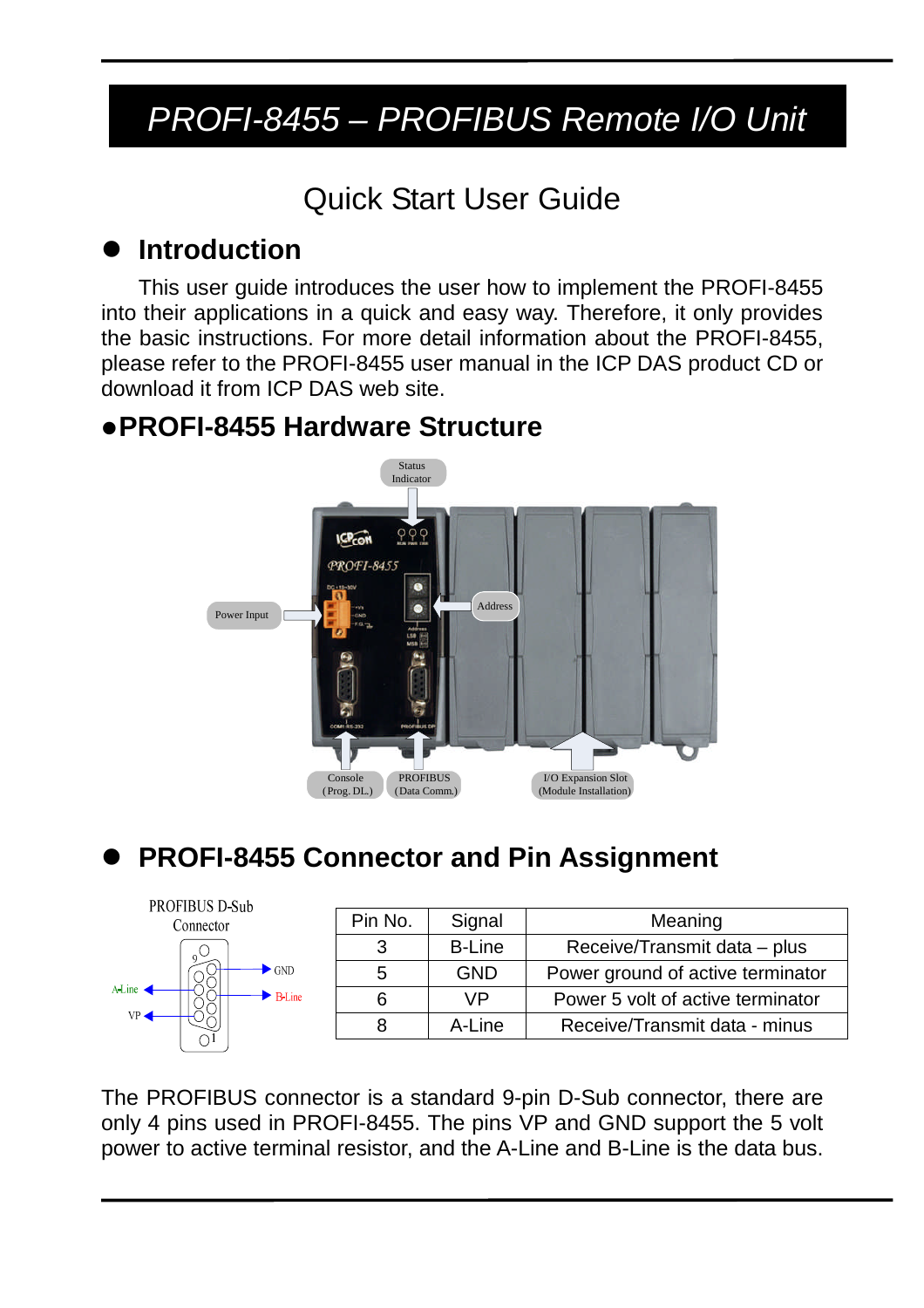#### **Status Indicator**

# **Status Indicator** RUN PWR ERR

PROFI-8455 provide three types of status indicators, they are PWR LED (yellow), ERR LED (red) and RUN LED (green).

| <b>Status Indicator</b>  | Meaning                 | Recommend solution              |
|--------------------------|-------------------------|---------------------------------|
| <b>ERR ON &amp;</b>      | PROFI-8455 is offline   | Check the address setting of    |
| <b>RUN OFF</b>           | with no valid baud rate | PROFI-8455 and DP-master.       |
|                          | (offline mode*)         |                                 |
| <b>ERR Flash</b>         | PROFI-8455 detects      | Check the DP-Master is          |
| $(0.1$ Sec $)$           | baud rate, but is still | ready to communicate with       |
|                          | offline.(stop mode*)    | <b>PROFI-8455.</b>              |
| <b>ERR Flash</b>         | PROFI-8455 Prm is       | Check the setting of            |
| (0.5Sec)                 | Fault.(Note 1)          | PROFI-8455 in the master        |
|                          |                         | interface and make sure of      |
|                          |                         | the consistency.                |
| <b>ERR Flash</b>         | PROFI-8455's Cfg is     | Same as above                   |
| (1 Sec)                  | fault(Note 2)           |                                 |
| <b>ERR ON &amp; RUN</b>  | PROFI-8455 is in clear  | Sets the DP-Master from         |
| <b>ON</b>                | mode <sup>*</sup> .     | clear mode to operation         |
|                          |                         | mode                            |
| <b>ERR OFF &amp; RUN</b> | PROFI-8455 is in        |                                 |
| ON                       | operation mode*.        |                                 |
| <b>PWR Flash</b>         | PROFI-8455 detect       | Find the reason of the fault of |
| $(1$ Sec $)$             | module(s) offline       | corresponding module.           |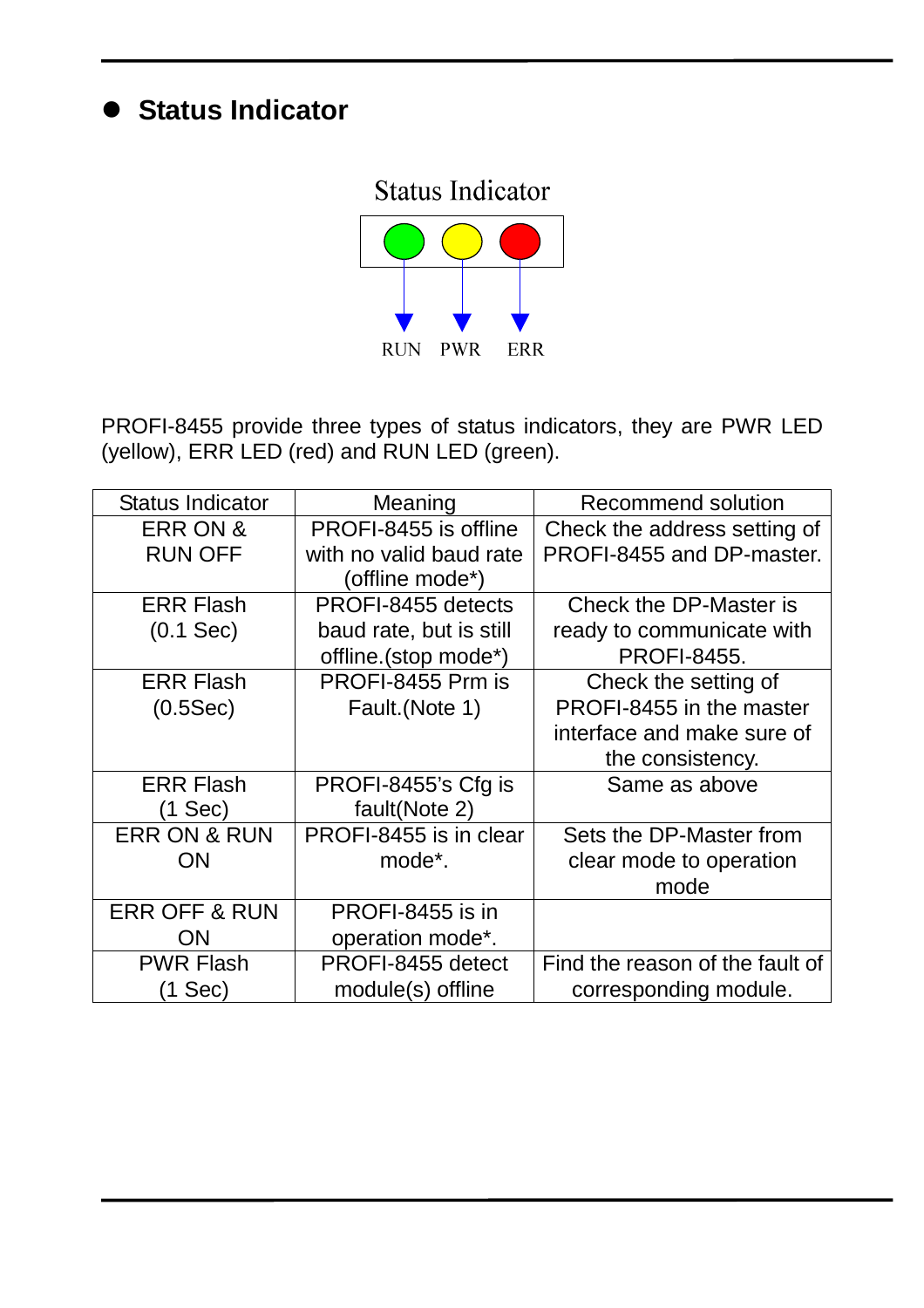#### **Terminating Resistors**



In order to minimize the reflection effect of the signal transmission, PROFIBUS device has to fit with an active terminal resistor at both first node and last node. The connection of active terminating resistors is shown in above circuit diagram. The PROFI-8455 doesn't have any terminating resistors inside. Therefore, users must add the terminator in external. In general, PROFIBUS connector has terminating resistors inside, and there is a switch to control the ON/OFF of the terminating resistors, as shown below.